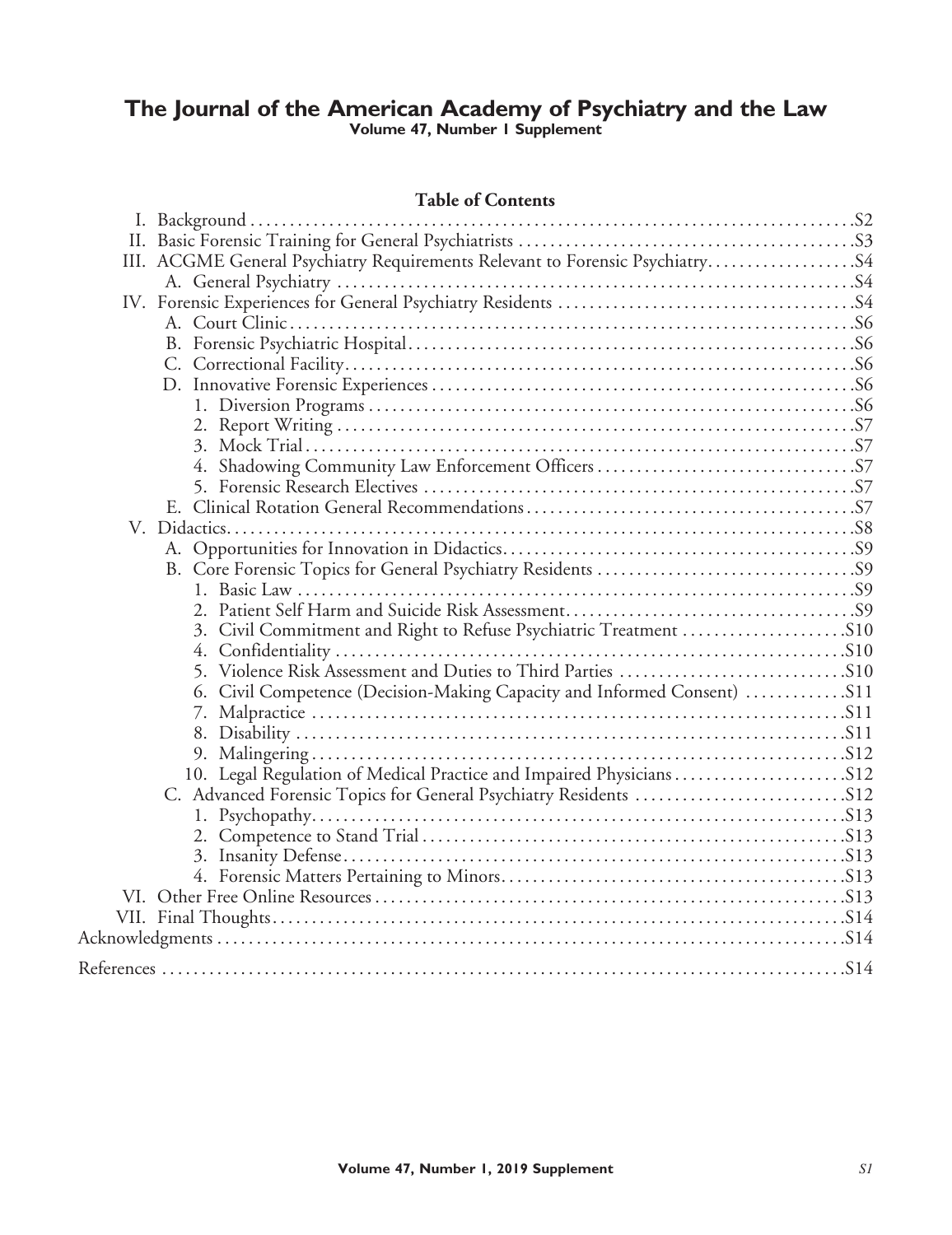# **Practice Resource for Forensic Training in General Psychiatry Residency Programs**

Cathleen A. Cerny-Suelzer, MD, Jessica Ferranti, MD, Tobias Wasser, MD, Jeffrey S. Janofsky, MD, Katherine Michaelsen, MD, Julie S. Alonso-Katzowitz, MD, William Cardasis, MD, Stephen Noffsinger, MD, Richard Martinez, MD, and Melissa Spanggaard, DO

**J Am Acad Psychiatry Law 47:S1–S14, 2019. DOI:10.29158/JAAPL.003845-19**

## **I. Background**

The American Academy of Psychiatry and the Law (AAPL) defines forensic psychiatry as a medical subspecialty that includes research and clinical practice in the many areas in which psychiatry is applied to legal issues. The Accreditation Council for Graduate Medical Education (ACGME) requires that general psychiatry residents have an experience in forensic psychiatry inclusive of "evaluating patients' potential to harm themselves or others, appropriateness for commitment, decisional capacity, disability and competency" (Ref. 1, p 000). The ACGME implemented the Psychiatry Milestones for general psychiatry training programs in  $2014<sup>1</sup>$ . The general psychiatry milestones incorporate some forensic fellowship competencies but not all of them. The milestone thread *Medical Knowledge 2 Psychopathology B* focuses on knowledge to assess risk and determine level of care. Confidentiality and informed consent falls under the *Professionalism 1 Ethics B* thread. The ability to assess and report on decisional capacity is found under the *Systems-Based Practice 4* milestone. Although the word "disability" is not found anywhere in the general psychiatry milestones, *Medical Knowledge 4.1/B* asks if trainees can describe the "influence of acquisition and loss of specific capacities in the expression of psychopathology across the lifecycle" (Ref. 1, p 10).

Despite the ACGME requirements for general forensic training, general psychiatrists may not appreciate the scope of forensic mental health topics and the applicability of such topics to general psychiatry practice. In reality, general psychiatrists routinely utilize "forensic" skills in clinical practice, including during patient safety evaluations, informed consent processes, and disability assessments. Psychiatrists need to understand the legal regulation of mental health practice within their state and appreciate the role of psychiatrists in court (e.g., when called upon to testify in civil commitment or guardianship proceedings). $^2$  Further, with the trend toward caring for forensic patients in the community<sup>3</sup> and a concomitant lack of an adequate number of forensic psychiatrists to care for this special population, $4$  general psychiatrists are increasingly likely to work with justice-involved individuals. Finally, although most general psychiatry residents will not pursue fellowship training, forensic clinical experiences during a general psychiatry residency may help generate interest in forensic psychiatry and ease the transition from "healer" to "evaluator" for future fellows.<sup>5,6</sup> Therefore, it is critical that we work to improve psychiatry residents' understanding of medicolegal questions and processes and gain experience working with justice-involved patients.

Some general psychiatry training programs face significant challenges in developing forensic psychiatry curricula and training. The primary obstacle for many training programs is the availability of resources. There are more than 200 ACGME-accredited general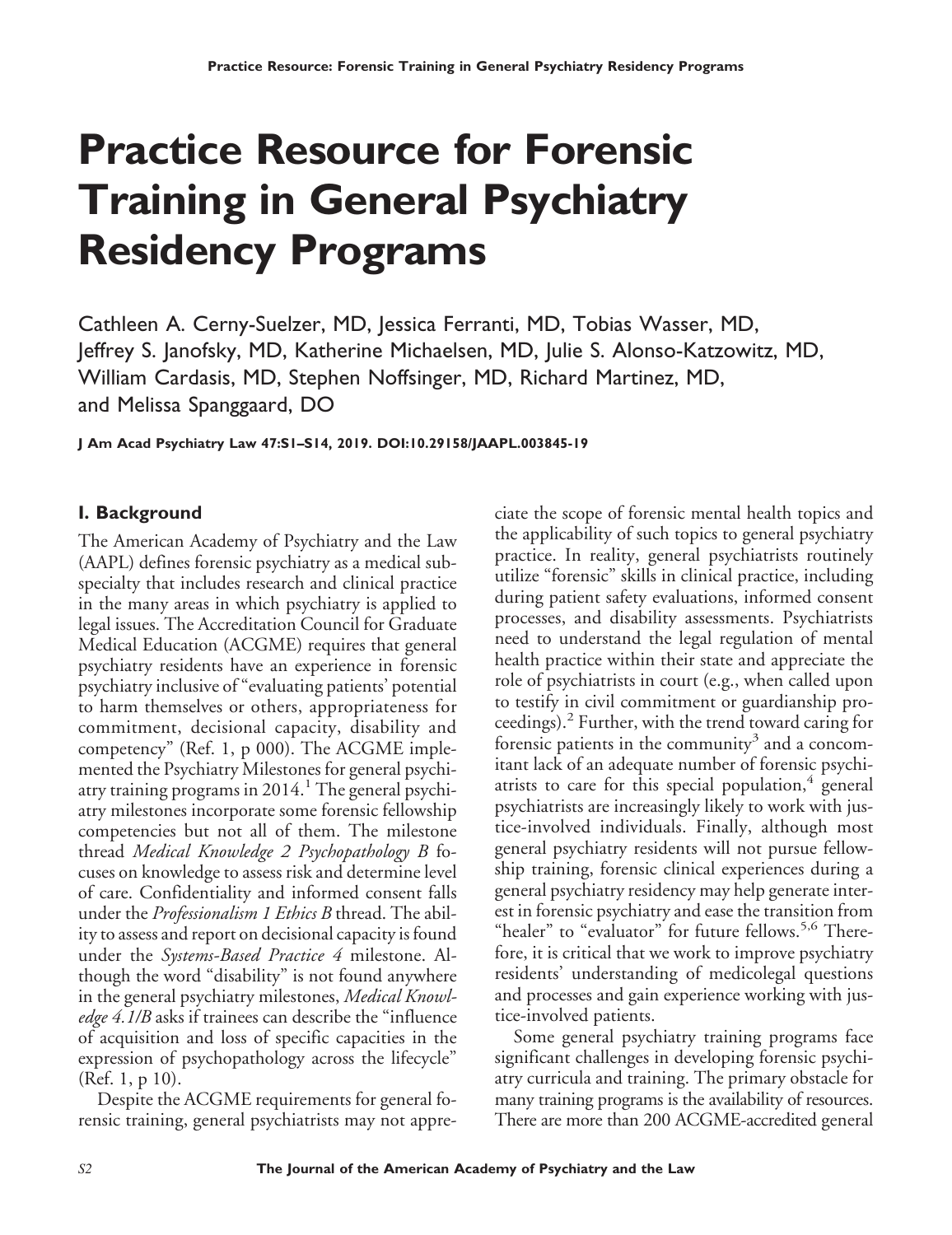psychiatry training programs in the United States, but only about 46 institutions have forensic psychiatry fellowships. Some programs lack forensically trained psychiatrist faculty members to provide didactic training and experiential rotations to trainees. For others, distance from state hospitals, correctional facilities, or forensic evaluation centers creates a barrier to developing forensic clinical training sites. Even if a suitable forensic clinical site can be found in close proximity to a training program, the finances of funding graduate medical education training experiences combined with the security hoops that trainees must pass through to be permitted access to forensic sites might be prohibitive. Finally, general residencies are burdened by other ACGME rotation and education requirements, clinical and educational work hour rules (formerly "duty hours"), and more than 300 required individual milestones, making it difficult to carve out dedicated time for forensic activities.

With these challenges, it may be easy to overlook the fact that forensic psychiatry and the daily clinical practice of general psychiatry are inseparable. Forensic psychiatric matters are present in all clinical settings, and forensic training is essential for all general psychiatry trainees. This document provides recommendations for forensic psychiatry education and training for general psychiatry residents. It may especially serve as a resource for programs grappling with obstacles to developing or revising their forensic curriculum.

## **II. Basic Forensic Training for General Psychiatrists**

Early forensic clinical experiences during psychiatry residency are important. Positive experiences during training can have multiple benefits, including generating interest in forensic psychiatry careers and equipping general psychiatrists with forensic skills relevant to general psychiatric practice. Conversely, negative experiences can have damaging effects on attitudes toward and knowledge of the field. Currently, the forensic experiences offered to general psychiatry residents vary greatly among general psychiatry residency programs. The variation is often a reflection of the availability of forensic resources, including forensically trained faculty and forensic treatment settings.

Although some residency programs offer required clinical experiences in dedicated forensic settings,

many programs have traditionally met the ACGME requirements for a forensic experience through general psychiatry rotations (e.g., on a psychosomatic medicine service) or classroom-based activities.<sup>5,6</sup>To date there have been two national studies exploring this topic. A 1995 survey by Marrocco *et al.* found that of the 150 program directors responding to their survey, 82 percent offered some type of forensic experience to trainees, but only 35 percent of these experiences were mandatory.<sup>7</sup>  $\overrightarrow{A}$  more recent 2014 survey of residency program directors found that most programs met the ACGME requirements for "exposure" to forensic psychiatry via educational and didactic experiences such as classroom lectures or analysis of written case studies.<sup>8</sup> However, these programs offered few opportunities to perform forensic evaluations, provide treatment in a forensic setting, testify in court, or write forensic reports. The topics most likely to be covered in either formal educational or clinical experiences were those more likely to be seen in a general psychiatry setting, including involuntary civil commitment and violence risk assessments.<sup>7</sup> The topics least likely to be covered were providing courtroom testimony and writing a forensic report.

Forensic training in general psychiatry residency programs has received more attention recently due to the volume of persons with mental illness who are involved with the criminal justice system, including the overrepresentation of psychiatrically ill individuals in correctional facilities. These conditions underscore the need for general psychiatry residents to feel comfortable treating justice-involved individuals and to possess basic familiarity with medicolegal matters. Earlier articles on forensic education in general psychiatry training emphasize the importance of forensic didactics and supervision within general psychiatry rotations,  $9,10^4$  while others propose novel approaches to teaching forensic topics in the classroom, including joint classes with law students<sup>11</sup> and problem-based learning.<sup>12</sup> More recently, Ford *et al.* looked at ways to improve the forensic content of classroom activities across the four years of residency, making recommendations for topics, timing, modalities, and faculty members.<sup>13</sup> They also included a brief review of possible dedicated forensic experiences.

A recent survey found that Canadian residents' education in forensic psychiatry correlated positively with positive attitudes about and less avoidance of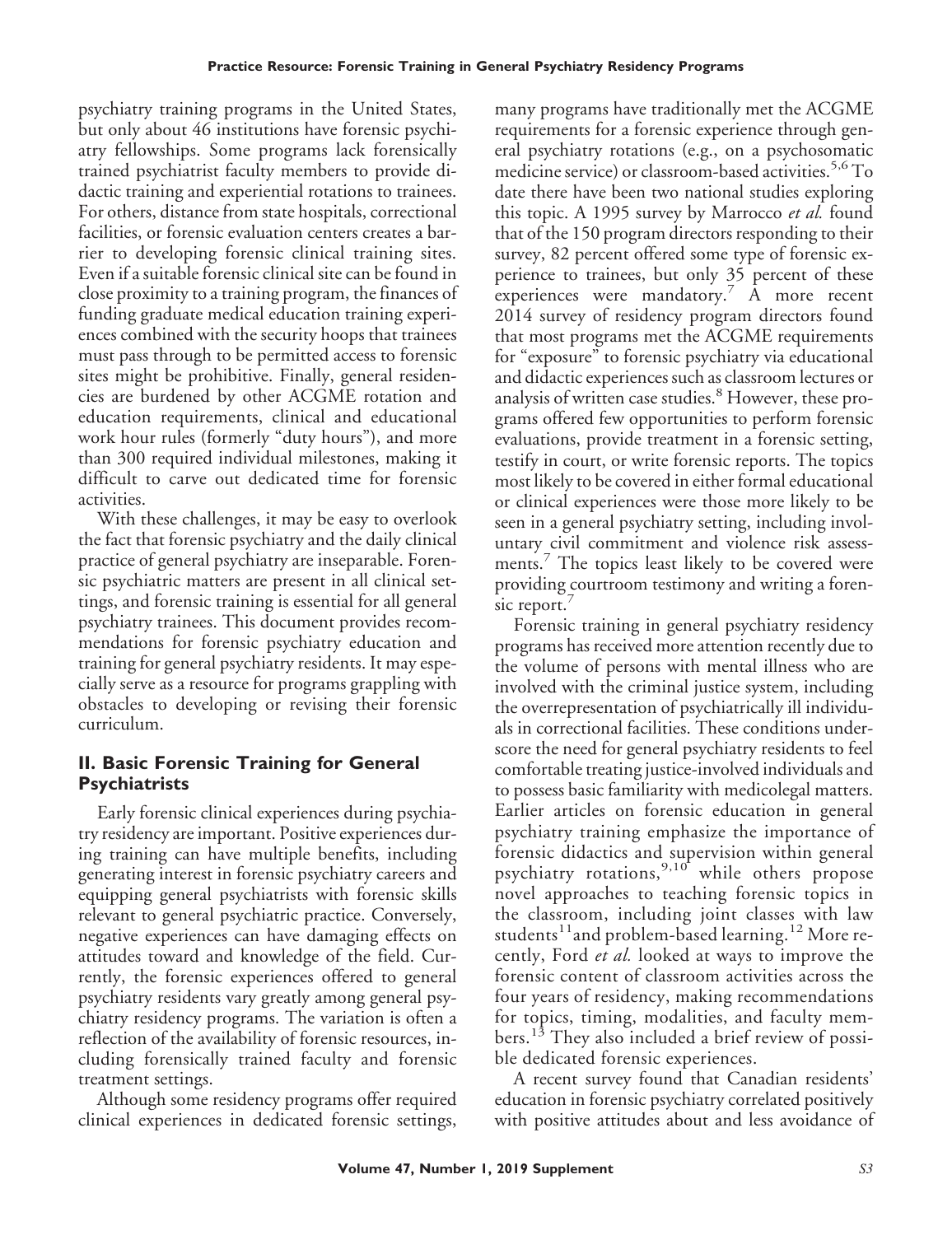forensic patients. This beneficial effect was more pronounced with clinical experience than with classroom didactic exposure.<sup>14</sup> The accompanying commentary noted that forensic psychiatrists play important roles in forensic settings, but there is an inadequate number of them to provide all the needed clinical services in jails and prisons. The authors concluded by advocating for required clinical forensic training for general psychiatrists to improve the training of the individuals most likely to fill this treatment-services gap. $13$ 

We recommend the combination of practicebased forensic experiences (including treatment of justice-involved individuals), didactic learning, and faculty supervision to optimize the general psychiatry resident's educational experience. Lectures, seminars, and supervision typically are more feasible to implement than practice-based experiences for residency programs seeking to develop a new forensic curriculum. Programs will ideally have boardcertified forensic psychiatrists because they have special expertise for teaching forensic topics to residents. Excellent forensic training does not require a particular training site or even a forensic psychiatrist on the faculty, although programs should enlist faculty with a solid knowledge of forensic topics. Faculty should be familiar with key topics, including evaluations for suicide and violence risk, civil commitment, capacity, and disability. We outline here a variety of possible clinical experiences that expose trainees to forensic settings and practice.

The opportunities for forensic training in daily general psychiatry practice are abundant and should not be underestimated. For example, inpatient psychiatry rotations provide opportunities for learning about civil commitment and applying basic principles of capacity assessment. Psychosomatic medicine (consult-liaison psychiatry) will offer situations for evaluation of medical capacity and substituted decision-making. The resident will routinely encounter disability issues and assessment of functional impairment in outpatient psychiatry experiences. Evidencebased assessments of risk of harm to self and others, determinations of risk level, and risk management plans may be practiced in all clinical settings. Highrisk cases are an opportunity to address topics such as best practices in medicolegal documentation, the ethical issues intrinsic in involuntary civil commitment evaluations, and duty to protect and warn. Similarly, assessment of malingering, diagnosis of psychopathy, and the principles of standard of care and medical malpractice may be reviewed during all clinical rotations to effectuate longitudinal training.

In addition, general psychiatry programs could seek to collaborate with forensic psychiatry fellowships and forensic psychology training programs, if such programs are offered at their institution. Partnering may result in mutually beneficial training opportunities, including experiential prospects for psychiatry residents, faculty mentoring relationships, and resources for didactic courses in forensic topics. Forensic trainees also can serve as peer mentors, informal supervisors, and teachers. Finally, collaboration and coordination between general psychiatry programs and forensic training programs may reduce duplicative efforts. For example, residency programs may not have to create forensic didactic or evaluative experiences if residents can join in preexisting forensic fellowship activities. In addition, one program found that the introduction of a forensic psychiatry fellowship at the institution corresponded with increased forensic subtopic and global scores on the Psychiatry Resident-In-Training Examination (PRITE).<sup>15</sup>

## **III. ACGME General Psychiatry Requirements Relevant to Forensic Psychiatry**

## *A. General Psychiatry*

The ACGME implemented the Psychiatry Milestones for general psychiatry training programs in 2014.<sup>1</sup> Milestones are knowledge, skills, attitudes, and other attributes for each of the ACGME Core Competencies, organized in a developmental framework from less to more advanced. The milestones describe the development of resident competencies over the course of general training.

Table 1 provides a summary of core forensic psychiatry competencies that are embedded in common general psychiatry training experiences, correlated to the relevant ACGME general psychiatry milestone.<sup>6</sup>

## **IV. Forensic Experiences for General Psychiatry Residents**

The diverse practice of forensic psychiatry lends itself to a variety of experiential approaches. In addition to using general clinical inpatient, outpatient, emergency room, and consultation-liaison sites for forensic psychiatry teaching, residencies with dedi-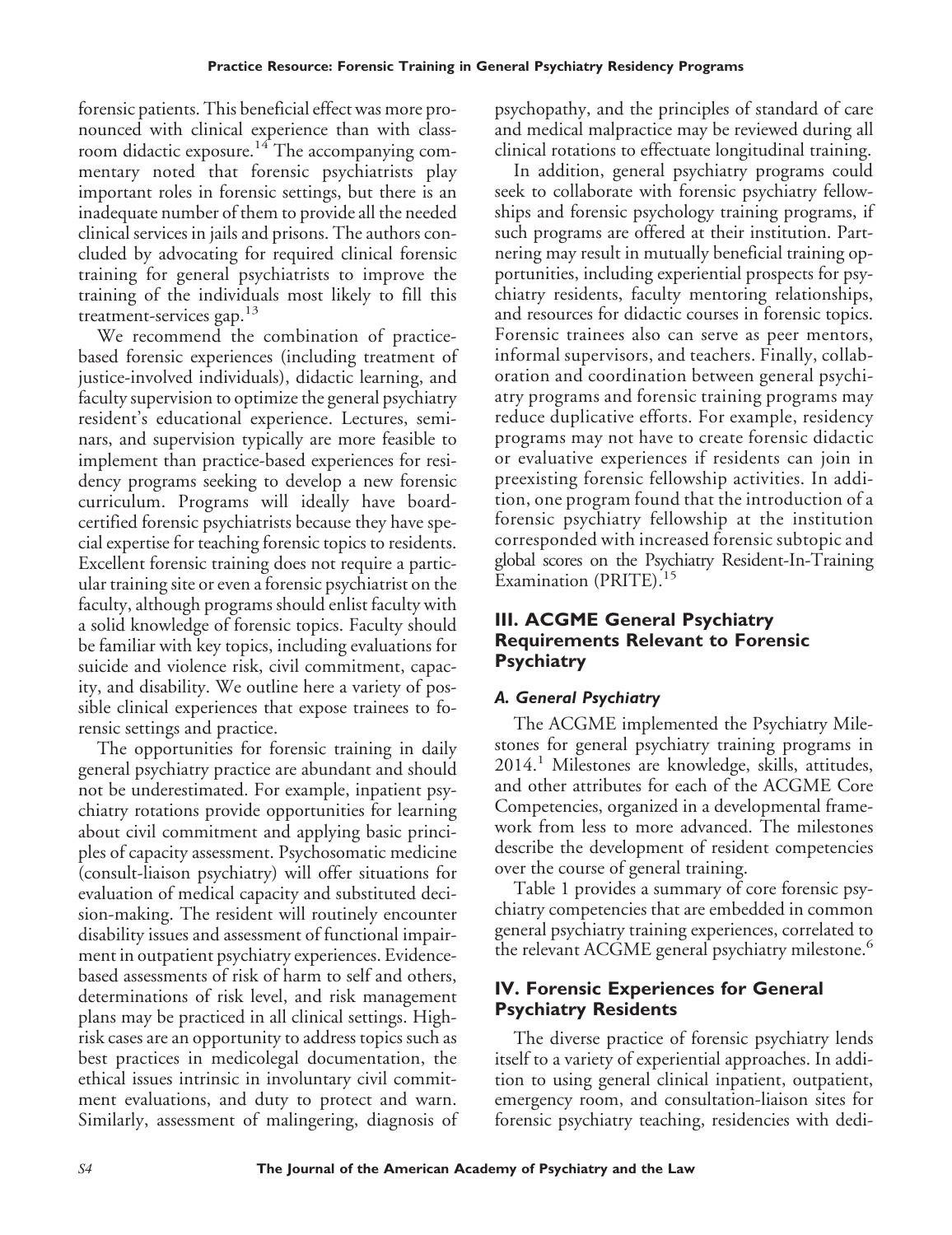Table 1. Core Forensic Psychiatry Competencies in General Psychiatry **Table 1.** Core Forensic Psychiatry Competencies in General Psychiatry

| Clinical Rotation<br>or Experience                                                      | Forensic Training Topics               | Didactic Learning                                                                                                                                                                                                                 | Experiential Learning                                                                                   | General Psychiatry<br>Milestone |
|-----------------------------------------------------------------------------------------|----------------------------------------|-----------------------------------------------------------------------------------------------------------------------------------------------------------------------------------------------------------------------------------|---------------------------------------------------------------------------------------------------------|---------------------------------|
| Inpatient Psychiatry<br>Postgraduate Year 1                                             | Introduction to forensic psychiatry    | Principles and practice of psychiatry                                                                                                                                                                                             | Applying basic principles of consent, capacity and<br>commitment                                        |                                 |
|                                                                                         | Suicide risk assessment                | Suicide risk tools, suicide risk management and<br>documentation                                                                                                                                                                  | Inpatient supervision of care of suicidal patients,<br>level of precautions, disposition plan           | PC3, MK2                        |
|                                                                                         | Violence risk assessment               | Violence risk tools, violence risk management and<br>documentation, evaluation of psychopathy                                                                                                                                     | Inpatient supervision of care of violent patients,<br>level of precautions, disposition plan            | PC3, MK2                        |
|                                                                                         | Civil commitment                       | Voluntary and involuntary commitment, outpatient<br>commitment                                                                                                                                                                    | Civil commitment court filings and proceedings,<br>opportunity to testify                               |                                 |
|                                                                                         | Liability                              | Malpractice and other forms of liability                                                                                                                                                                                          | Standard of care; documentation in medical<br>record                                                    | SBP <sub>1</sub>                |
| Emergency Psychiatry<br>Postgraduate Year 2                                             | Malingering                            | How to detect malingering                                                                                                                                                                                                         | Assessment and documentation of suspected                                                               | ICS2                            |
|                                                                                         | Suicide risk assessment                | Suicide risk tools, suicide risk management and                                                                                                                                                                                   | Emergency care of suicidal patients, disposition<br>malingering                                         | PC3, MK2, ICS2                  |
|                                                                                         |                                        | documentation                                                                                                                                                                                                                     | plan                                                                                                    |                                 |
|                                                                                         | Violence risk assessment               | Violence risk tools, violence risk management and<br>documentation                                                                                                                                                                | Emergency care of violent patients, disposition<br>plan                                                 | PC3, MK2, ICS2                  |
| Psychosomatic Medicine                                                                  | Capacity                               | Medical decision making                                                                                                                                                                                                           | Clinical evaluation of medical capacity                                                                 | MK6, SBP4, PROF1                |
|                                                                                         | Informed consent                       | Competency, consent and substituted decision<br>making                                                                                                                                                                            | Obtaining informed consent for medical<br>procedures                                                    | MK6, SBP4, PROF1                |
|                                                                                         | Substituted decision making            | Competency, consent and substituted decision<br>making                                                                                                                                                                            | Issues of medical guardianship, medical power of<br>attorney, advance directives                        | SBP4, PROF1                     |
|                                                                                         | End of life care                       | Withdrawal or refusal of care, advance directives,<br>POLST/MOLST laws, death determinations                                                                                                                                      | Psychiatric consultation of palliative care patients                                                    | SBP <sub>4</sub>                |
|                                                                                         | Right to and right to refuse treatment | Refusing medical treatment in competent patients                                                                                                                                                                                  | Advance directives, medical power of attomey                                                            | SBP4                            |
| Postgraduate Year 3                                                                     |                                        |                                                                                                                                                                                                                                   |                                                                                                         |                                 |
| Outpatient Psychiatry                                                                   | Liability                              | Malpractice and other forms of liability                                                                                                                                                                                          | Establishing and terminating care; standard of care                                                     | PROF <sub>2</sub>               |
|                                                                                         | Forensic referral & consultation       | When to consult a forensic expert                                                                                                                                                                                                 | referrals for forensic evaluations                                                                      | <b>MK6</b>                      |
|                                                                                         | Patient privacy regulations, HIPAA     | Confidentiality and privilege                                                                                                                                                                                                     | release of information; collateral informants<br>Limits of confidentiality in clinical treatment;       | MK6                             |
|                                                                                         | Disability                             | Disability evaluations                                                                                                                                                                                                            | Clinical evaluation of disability applications                                                          |                                 |
|                                                                                         | protect<br>Duty to warn, duty to       | Tarasoff laws                                                                                                                                                                                                                     | Risk assessment                                                                                         |                                 |
| Outpatient Child and Adolescent<br>Psychiatry                                           | Consent and medical guardianship       | Mature minor, assent/dissent in adolescent<br>healthcare                                                                                                                                                                          | Clinical treatment of child and adolescent patients                                                     |                                 |
|                                                                                         | Child abuse                            | Child abuse reporting laws                                                                                                                                                                                                        | Making a child abuse report                                                                             |                                 |
|                                                                                         | Consent and medical guardianship       | Competency, consent and substituted decision<br>making                                                                                                                                                                            | Clinical treatment of geriatric patients, elder abuse                                                   |                                 |
| Addiction Psychiatry                                                                    | Drug laws and regulations              | Decriminalization of addiction                                                                                                                                                                                                    | Treatment of addiction patients                                                                         | MK <sub>2</sub>                 |
| Forensic Evaluation                                                                     | Criminal responsibility                | Introduction to forensic psychiatry, M'Naghten                                                                                                                                                                                    | Evaluation of criminal responsibility of criminal<br>defendants                                         | SP <sub>B4</sub>                |
| Treatment of incarcerated populations                                                   | Correctional psychiatry                | Principles of treating incarcerated patients                                                                                                                                                                                      | Treatment of incarcerated patients, accreditation<br>standards, prisoners' rights, correctional culture | SPB <sub>2</sub>                |
| Postgraduate Year 4, Elective/General<br>Forensic Unit of State Psychiatric<br>Hospital | Competency to stand trial              | Introduction to forensic psychiatry                                                                                                                                                                                               | Restoration of competency/sanity                                                                        | SBP <sub>2</sub>                |
| Mock Trial                                                                              | Civil/criminal case scenarios          | Expert witness qualifications                                                                                                                                                                                                     | Mock court testimony                                                                                    |                                 |
| <b>ABPN Board Prep</b>                                                                  | PRITE/general psychiatry board         |                                                                                                                                                                                                                                   |                                                                                                         |                                 |
| Forensic Electives/Independent Study                                                    | Landmark cases in psychiatry           |                                                                                                                                                                                                                                   |                                                                                                         |                                 |
| Examination.                                                                            |                                        | PC, Patient Care; MK, Medical Knowledge; PROF, Professionalism; SBP, Systems-Based Practice; ICS, Interpersonal and Communication Skills; POLST, Provider Orders for Life-Sustaining Treatment; MOLST,<br>Medical Orders for Life |                                                                                                         |                                 |

#### **Practice Resource: Forensic Training in General Psychiatry Residency Programs**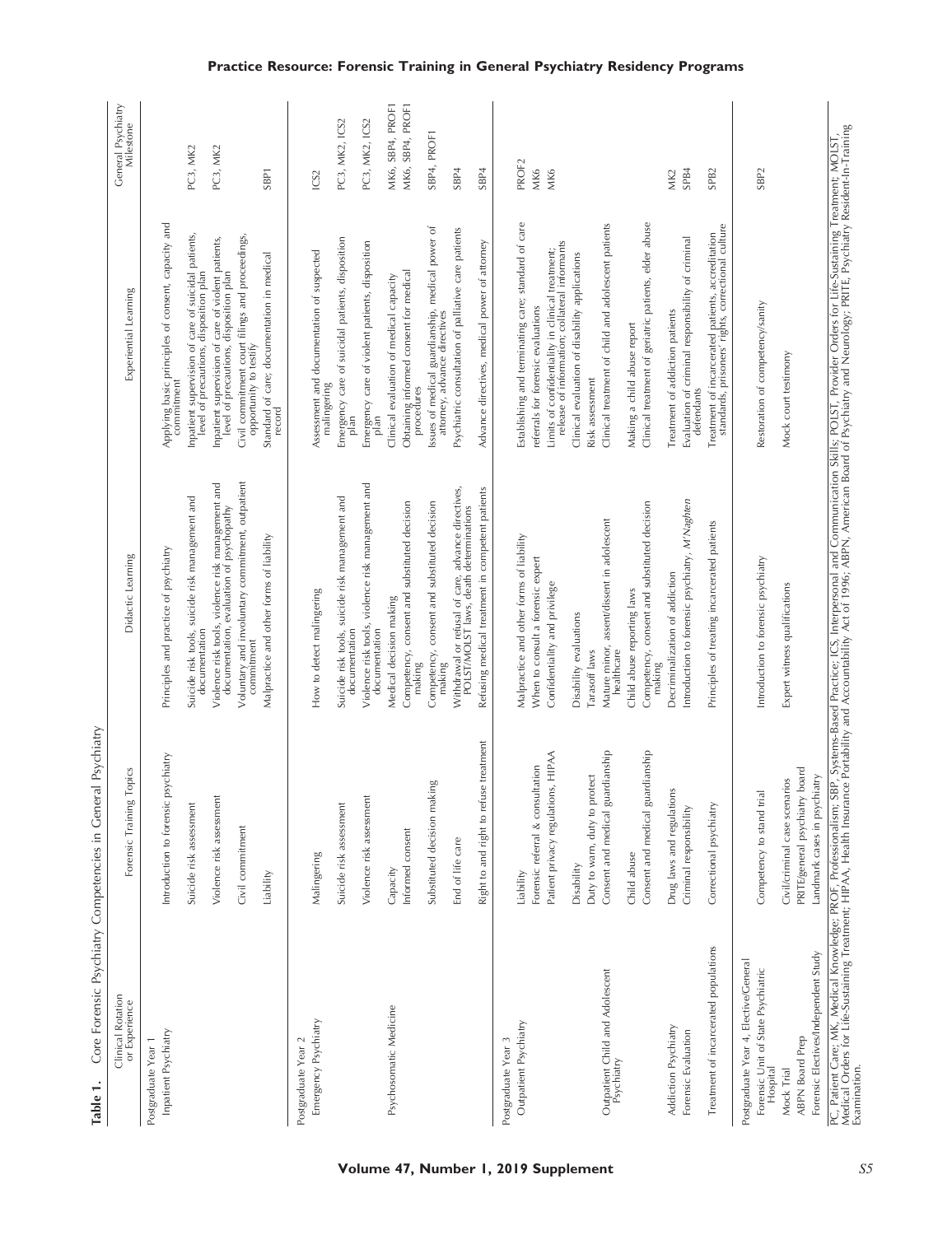cated forensic experiences may use traditional forensic settings, such as courtroom-affiliated activities, correctional facilities, and forensic hospitals.<sup>7</sup>

Unlike forensic psychiatry exposure that takes place within the context of required general psychiatry rotations (e.g., learning about capacity while on the psychiatry consult liaison service in a general hospital), rotations in forensic clinical settings are more likely to be supervised by forensic psychiatry fellows or faculty members with specific forensic psychiatry or psychology training. Forensically trained supervisors have the advantage of being able to provide a more nuanced and sophisticated understanding of forensic topics as well as potential mentoring in the field of forensics. When forensically trained supervisors are unavailable, other faculty may supervise, though we recommend such faculty have clinical experience in forensic settings and become familiar with forensic topics common to their practice setting.

#### *A. Court Clinic*

Residency programs may develop a rotation in coordination with their district's local court clinic (e.g., a mental health clinic tasked with completing competence to stand trial evaluations for the local court). The benefits of a court clinic include predictable location and schedule; fewer requirements for background checks compared with institutional settings; and resident experience with evaluations, reports, and testimony. Court clinic practices vary across the country but may provide opportunities for evaluation of adults and juveniles for competence to stand trial, criminal responsibility, presentence mitigation issues, and child custody issues. In addition, some court clinics are attached to problem-solving courts (e.g., drug courts or mental health courts).<sup>16</sup>

#### *B. Forensic Psychiatric Hospital*

Program directors most commonly report using forensic inpatient units for elective forensic rotations. The forensic hospital provides residents with experience applying their psychiatric training within a unique treatment setting. Such an experience benefits the trainee by allowing him or her to assume a familiar role as "treater" in a novel setting that presents new challenges. Residents learn more about the intersection of mental health and civil commitment or criminal law, including statutes on competence and sanity (e.g., report writing or testimony).

#### *C. Correctional Facility*

Correctional facilities, including county, state, and federal institutions, are often used as training sites for residents and medical students. These sites give residents a unique window into mental health services in the correctional system. Because correctional facilities are now the largest providers of mental health services in the United States, a corrections rotation provides an introduction to systems linkage (or lack thereof) between care in corrections and in the public psychiatry sector. Trainees also may experience cultural aspects of incarceration firsthand and explore these experiences with multidisciplinary treatment teams. In addition, residents may gain experience with law-enforcement interface, dual-agency considerations (jailor versus treater), and concerns regarding security and contraband with medications known for abuse or diversion potential. One drawback to experiences in correctional settings is that they may not provide as much exposure to more evaluative aspects of forensic work.

#### *D. Innovative Forensic Experiences*

For those programs without access to traditional forensic settings, or when barriers to access prevent resident participation in those settings, designing experiential learning opportunities for residents may require exploration of community resources and creativity. The following list is not intended to be exhaustive but offers some guidance on possible venues and activities.

#### 1. Diversion Programs

The growing number of partnerships between the criminal justice system and community collaborators aimed at diverting individuals with mental illness from the criminal justice system provides opportunities for novel resident-training experiences. These programs often include court-ordered mental health or substance-abuse treatment with third-party reporting obligations. As treatment providers under faculty supervision, residents can participate in the evaluation and treatment planning of new patients, while learning about the legal concepts of confidentiality, third-party reporting, criminal responsibility, and the legal system's views on the impact of voluntary substance use on criminal responsibility. Residents learn about diversion criteria and processes and the risks and benefits of diversion for justice-involved individuals with mental illness. Because most diver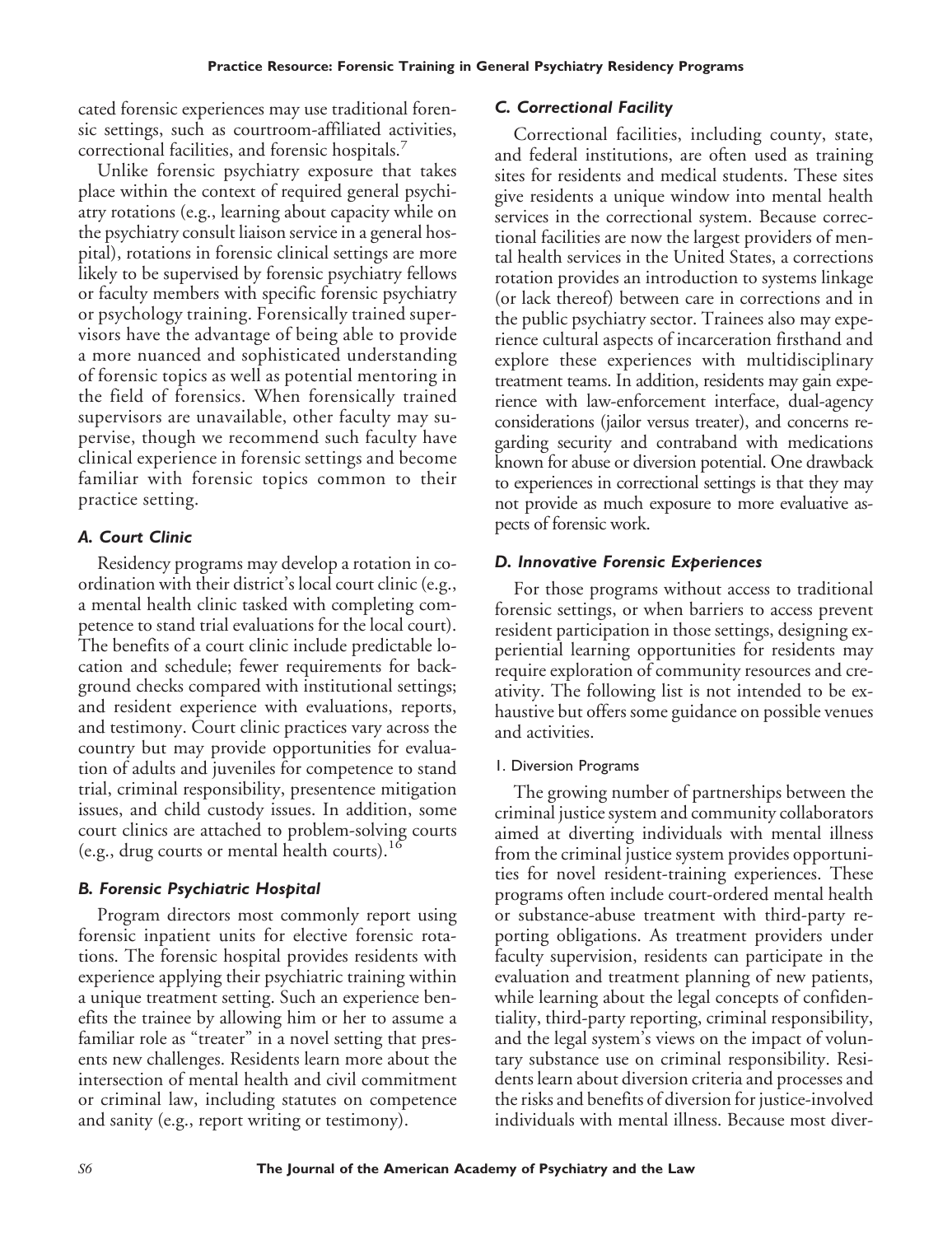sion programs are outpatient, half-day or other limited longitudinal experiences are feasible within the existing structure of the general residency rotation schedule.

## 2. Report Writing

A reliable way for residents to solidify and apply newly learned forensic concepts is for them to write mock reports with "expert" opinions. The material used for the report writing can be based on historical forensic cases or composite clinical cases prepared by their forensic supervisors. Report topics could include insanity, competence to stand trial, involuntary administration of medication, civil commitment, malpractice, testamentary capacity, and guardianship. Testifying on the contents of the reports in a mock trial setting (see below) or a supervised group review of the report could provide valuable group learning.

## 3. Mock Trial

Because not all trainees will have the opportunity to provide actual testimony in civil commitment or "forced medication" hearings, mock trials provide another opportunity for experiential training. Mock trials can serve as brief training exercises or true simulated learning environments.<sup>17</sup> As a simulated learning experience, the trial is enhanced if all aspects of the mock court are designed to closely mimic the true lived experience of providing testimony. For example, the exercise could be set in an actual courtroom, legal professionals (attorneys and judges) could participate in the direct and cross-examination of the resident, and residents could follow typical dress and behavior standards. Requiring residents to prepare the reports promulgating the opinions they are defending may further maximize the learning experience. This experience could be facilitated via collaboration with a law school. Utilizing the mock-trial format, residents can have experiences as both fact witnesses and expert witnesses. If simulating testimony as a fact witness, the subject of a mock trial can be based on redacted clinical case material (with appropriate confidentiality admonishments), or the exercise may utilize a faculty-prepared clinical scenario.

## 4. Shadowing Community Law Enforcement Officers

In all communities, law enforcement officers confront mental health and maladaptive substance-use issues in the field. While a psychiatrist supervisor will be essential to the structure of this type of rotation,

ride-alongs with police officers may provide unique experiential learning. These can be rich experiences for concurrent adjunctive instruction in criminal law topics as they pertain to mental health disorders and concomitant volitional intoxication. If there are opportunities for trainees to observe police interviews of arrestees, the activity can provide an opening for discussion of interviewing techniques outside of the clinical biopsychosocial model. Developing these experiences and relationships also provides opportunities for mutual benefit through sharing information and presentations on topics of joint interest. This may strengthen the relationship and provide officers with the opportunity to learn more about mental disorders and psychiatry residents with exposure to local laws and how law enforcement officers approach mentally disordered individuals.

## 5. Forensic Research Electives

At institutions with forensically-trained faculty members, residents may have the opportunity to complete research electives. Such electives could include developing quality-improvement projects related to forensic topics and learning about the intersection between forensic psychiatry and legislative advocacy.

## *E. Clinical Rotation General Recommendations*

- 1. It is important for residency programs to develop experiential learning opportunities in forensic psychiatry in addition to classroom and shadowing experiences.
- 2. Experiential learning opportunities enhance the future practice of general psychiatrists and exposes residents to career opportunities in forensics.
- 3. Traditional forensic settings that serve as opportunities for clinical experiences include court clinics, clinical care in correctional institutions, and forensic hospital settings.
- 4. Whenever possible, trainees should benefit from supervision from forensically trained faculty. When this is not possible, we recommend that faculty supervisors familiarize themselves with forensic topics common to their particular practice settings. Regardless of whether the supervisor is forensically trained, it is imperative that the supervisor have a faculty appointment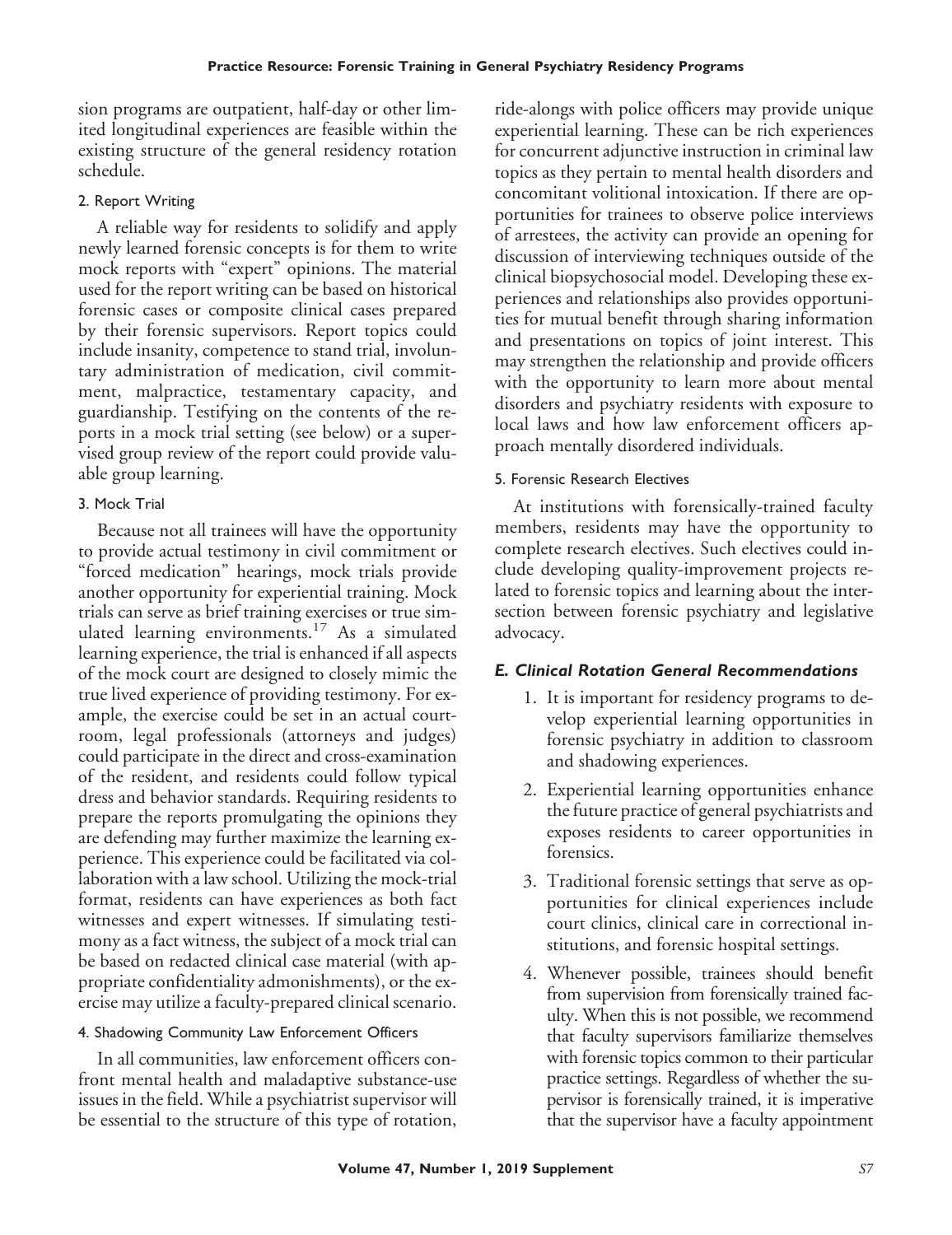and be available for both direct and indirect (e.g., by phone) supervision.

- 5. For those programs without access to forensic resources, opportunities may be found in novel experiences within existing collaborations with the criminal justice system (e.g., police, campus police, threat assessment teams, law schools/legal aid clinics, etc.) and community partners such as court-ordered substance-abuse clinics, jail diversion programs, and law enforcement agencies.
- 6. Practical considerations in developing forensic clinical experiences include:

Obtaining support from the residency program's leadership;

Collaborating with the educational leaders of currently required rotations to facilitate dedicated time for the forensic learning experience;

Aiming high but considering alternatives: fulltime experiences may be the ideal, but one consistent half-day per week can provide a valuable clinical forensic experience;

Involving relevant stakeholders in the planning process, including administrative assistants and clinic coordinators/managers, because they may have the best sense of what is practical for resident experiences and because their support is needed to optimize the planning and implementation of the rotation;

Identifying lead faculty members who will oversee the implementation and administrative aspects of the rotation (e.g., establishing goals and objectives, contacting the residents in advance of the rotation, setting expectations, collaborating with on-site faculty, providing quality assurance, responding to residents' concerns, etc.). In programs without board-certified forensic psychiatrists, a faculty member with an interest in forensic aspects of clinical practice can be identified who may lead programmatic innovation and mentor residents; and

Considering and troubleshooting barriers to resident access in advance, such as geographic distance, unpredictable schedule, long or detailed background checks, availability and quality of on-site supervision, available technology (e.g.,

web-based conferencing), and resident safety concerns.

# **V. Didactics**

A didactic curriculum in forensic psychiatry for residents in a general residency program should address the basic medicolegal aspects of patient assessment, treatment, and follow-up care encountered in typical inpatient and outpatient settings. In addition, rotation-specific didactics associated with programmatic variations serve to augment experiences in which general residents encounter forensic situations. The basic legal or forensic features of general patient care would, for example, include a patient's right to receive and refuse treatment, informed consent, capacity assessments (e.g., the need for a substitute decision maker for an incapacitated person), suicide and violence risk assessment, and information specific to the treatment of minors. More advanced (but still basic to general psychiatric practice) medicolegal topics for focused forensic instruction would include ethics considerations in involuntary treatment of patients and civil commitment, medicolegal documentation, malpractice risk and standard of care, and disability assessments.

Knowing how mental disorders, disease, and defects present is essential to the competent practice of general psychiatry. Didactic (and clinical) instruction in consideration of malingering (i.e., feigning or exaggerating mental health symptoms for the purpose of some secondary gain) can follow from evidence-based instruction on typical versus atypical symptomatology of mental disorders, diseases, and defects. Focused clinical instruction on the intentional production or exaggeration of psychiatric symptoms is important in helping trainees differentiate mental health problems, inclusive of factitious disorder versus malingering. Further, requests for disability evaluations are the most commonly encountered nonclinical question in the general psychiatry treatment setting. Therefore, a didactic session focusing on occupational functioning capacity assessments will improve residents' appreciation of disability issues and the need for a systematic approach to decision-making. A review of disability topics can lead to discussion of federal laws, such as the Americans with Disabilities Act (ADA), and their application to mental disorders.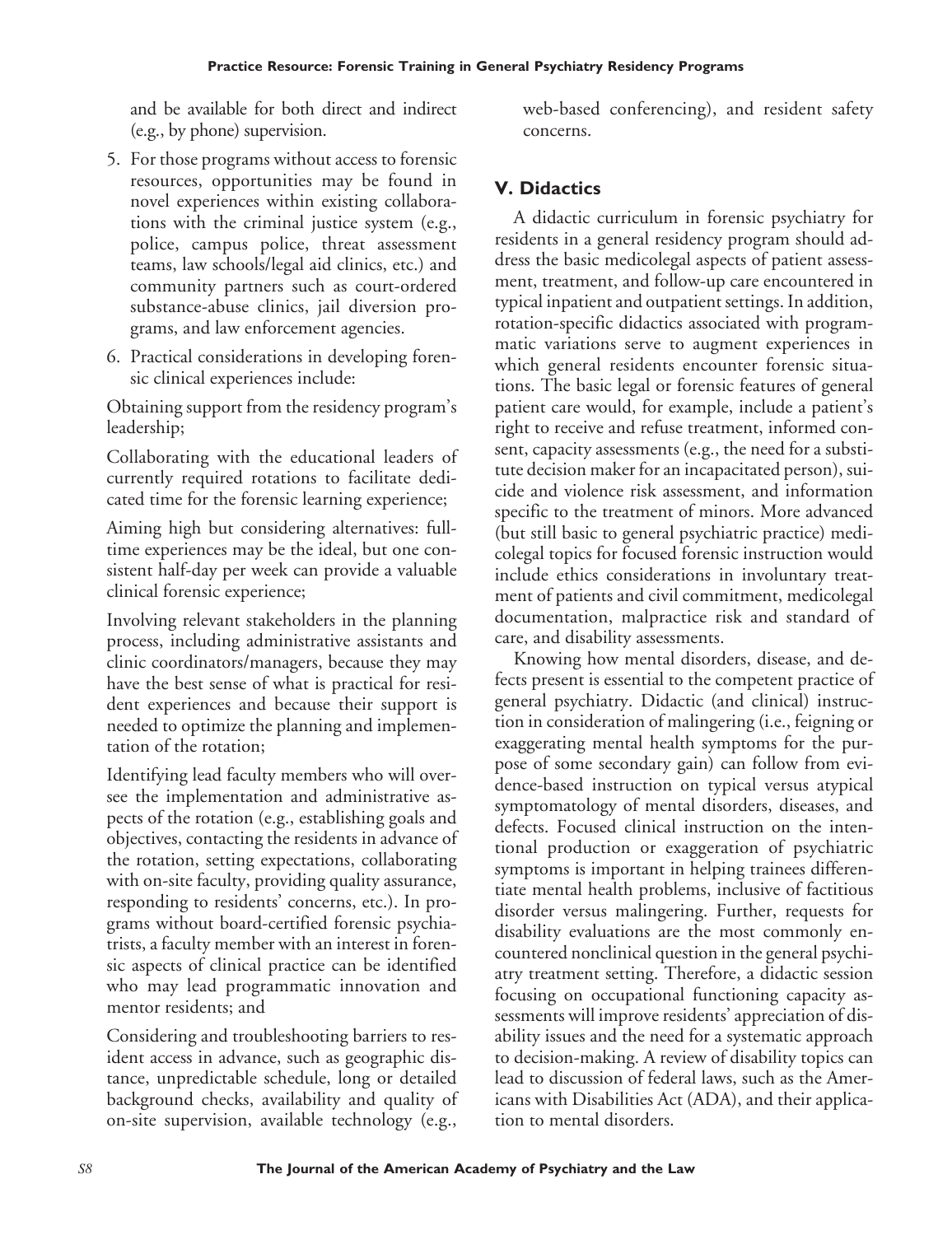#### *A. Opportunities for Innovation in Didactics*

When it comes to engaging adult learners, many resources indicate that active participation and emotional connection to the material matters.<sup>18</sup> Several publications on teaching discuss the use of innovation and technology to make lessons more impactful and fun. One way to implement these pedagogical recommendations is to incorporate television and movie clips into resident lessons on forensic psychiatry. Movies and television seem to frequently address psychiatry, especially the interface between psychiatric illness and crime. The examples of forensic psychiatry from film and television readily illustrate myths, misconceptions, and realities of forensic evaluations. For some creative examples, see the work of Friedman and colleagues.<sup>19</sup>

Residents in programs that currently have training in forensic hospitals or centers, prisons or jails, court clinics, or other settings traditionally associated with forensic psychiatry will benefit from specific on-site didactics from forensically trained individuals. In these rotations, residents can augment their understanding of how to balance their dual role(s), reduce their risk of injury or harm, share and manage their anxieties associated with treating difficult patients in challenging settings, assess and treat specialized institutional populations, and approach ethical principles involving both care of forensic or corrections patients and research conducted in those settings.

Ten core subject areas and four advanced topics for teaching forensic psychiatry in general psychiatry residency programs are delineated below.

#### *B. Core Forensic Topics for General Psychiatry Residents*

1. Basic Law

Suggested Topics:

Basic legal terms;

The differences between criminal law and civil law

Sources of law (e.g., statutes, case law, administrative rules, state constitutions, and the United States Constitution)

State and federal court structures

The trial process and roles of trial participants

The roles of fact witnesses and expert witnesses, including what qualifies someone to be an expert

Ethical standards regarding expert witness testimony

Standards of proof: preponderance, clear and convincing, beyond a reasonable doubt, reasonable suspicion, probable cause

## Suggested Reference:

Mossman D, Melton G, Petrila J, Otto RK, Slobogin C, Poythress NG, Condie LO (editors): An overview of the legal system: sources of law, the court system, and the adjudicative process, in Psychological Evaluations for the Courts: A Handbook for Mental Health Professionals and Lawyers (ed 4). New York: Guilford Press, 2018, pp 25– 41

#### 2. Patient Self Harm and Suicide Risk Assessment

Suggested Topics:

The impossibility of predicting suicide attempts or completed suicides

Techniques for collecting clinical data to aid in suicide risk assessment, including assessment of static and dynamic risk factors

Clinical methods to mitigate and modify risk and protective factors in both outpatient and inpatient settings

Instruction on how to summarize risk level and document a risk-reduction plan

Suggested References:

APA Practice Guideline for the Practice Guideline for the Assessment and Treatment of Patients with Suicidal Behaviors. Available at: [http://www.dbsanca.org/docs/APA\\_Guidelines\\_](http://www.dbsanca.org/docs/APA_Guidelines_for_Suicidal_Behavior.1783314.pdf) [for\\_Suicidal\\_Behavior.1783314.pdf](http://www.dbsanca.org/docs/APA_Guidelines_for_Suicidal_Behavior.1783314.pdf)

Substance Abuse and Mental Health Services Administration (SAMSHA) SAFE-T Card. Available at: [http://www.integration.samhsa.](http://www.integration.samhsa.gov/images/res/SAFE_T.pdf) [gov/images/res/SAFE\\_T.pdf](http://www.integration.samhsa.gov/images/res/SAFE_T.pdf)

Columbia-Suicide Severity Rating Scale. Available at: https://www.samhsa.gov/node/93027

Suicide Behavior Questionnaire-Revised (SBQ-R). Available at: [http://www.integration.samhsa.gov/](http://www.integration.samhsa.gov/images/res/SBQ.pdf) [images/res/SBQ.pdf](http://www.integration.samhsa.gov/images/res/SBQ.pdf)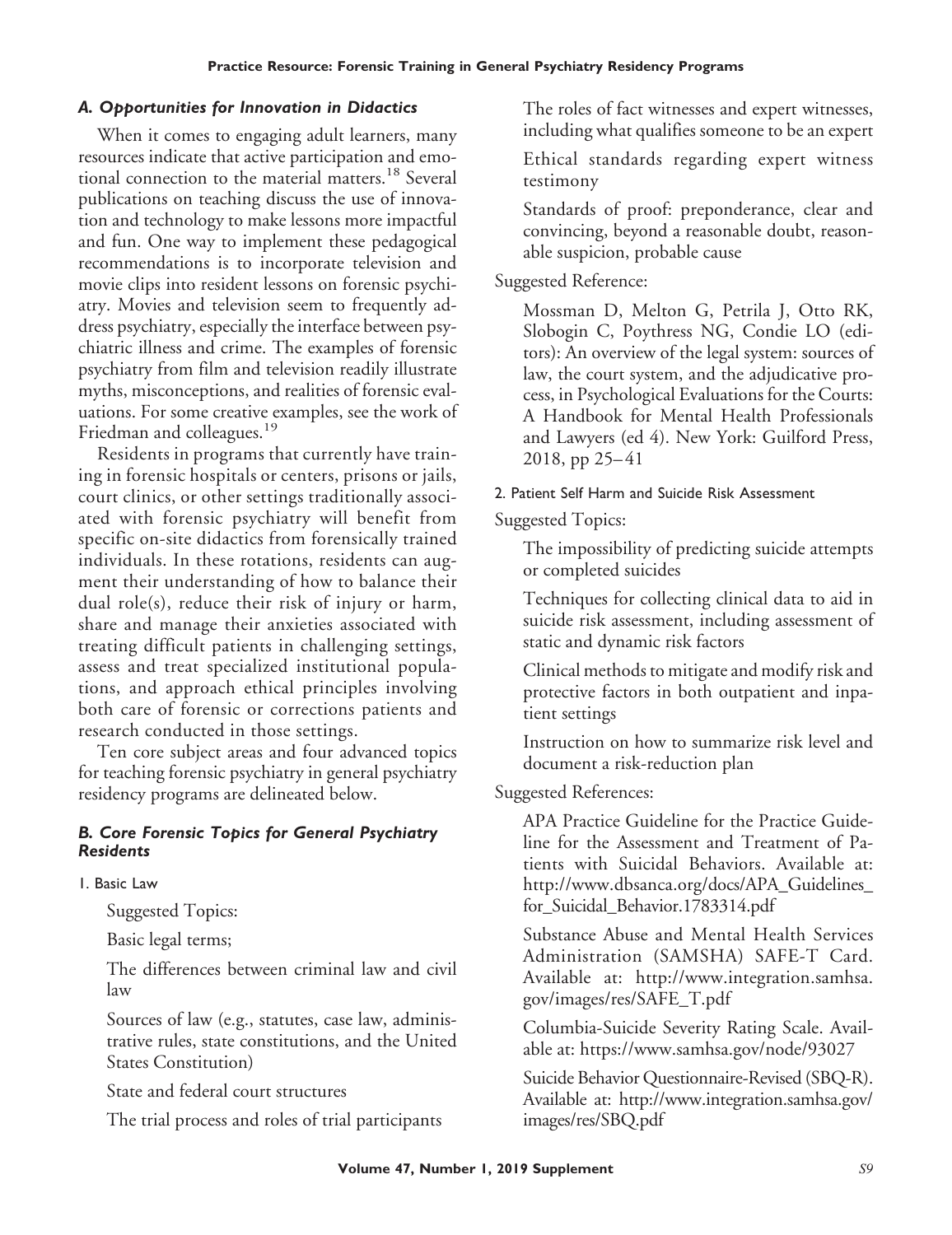Franklin, JC, Ribeiro, JD, Fox, KR, *et al*: Risk factors for suicidal thoughts and behaviors: A meta-analysis of 50 years of research. Psychological Bulletin 143:187–232, 2017

#### 3. Civil Commitment and Right to Refuse Psychiatric **Treatment**

## Suggested Topics:

The history of voluntary and involuntary treatment in the United States (both inpatient and outpatient)

Relevant statutes, case law, and local clinical practices for voluntary and involuntary hospitalization and psychiatric treatment refusal in the jurisdiction of the residency program

Ethical considerations such as the tension between our value of civil liberties and our decision to forcibly treat some individuals with mental illness

Suggested References:

Anfang SA, Appelbaum PS: Civil commitment: the American experience. Isr J Psychiatry Relat Sci 43:209 –18, 2006

Gerbasi JB, Scott CL. Sell v. U.S.: involuntary medication to restore trial competency–a workable standard? J Am Acad Psychiatry Law 32:83– 90, 2004

Appelbaum PS: Almost a revolution: an international perspective on the law of involuntary commitment. J Am Acad Psychiatry Law 25:135– 47, 1997

Hanson A, Miller D: Committed: The Battle over Involuntary Psychiatric Care. Baltimore, Johns Hopkins University Press, 2016

# 4. Confidentiality

# Suggested Topics:

The difference between confidentiality and privilege

Instructors should compare and contrast their state law requirements for confidentiality with federal requirements under the Health Insurance Portability and Accountability Act (HIPAA)

Exceptions to confidentiality, including patient litigant and patient emergencies

Documentation of psychotherapy process notes versus progress notes

## Suggested References:

Health Insurance Portability and Accountability Act (HIPAA). Available at: [http://www.healthit.](http://www.healthit.gov/sites/default/files/pdf/privacy/privacy-and-security-guide-chapter-2.pdf) [gov/sites/default/files/pdf/privacy/privacy-and](http://www.healthit.gov/sites/default/files/pdf/privacy/privacy-and-security-guide-chapter-2.pdf)[security-guide-chapter-2.pdf](http://www.healthit.gov/sites/default/files/pdf/privacy/privacy-and-security-guide-chapter-2.pdf)

Merideth P: The five Cs of confidentiality and how to deal with them. Psychiatry (Edgmont) 4:28 –9, 2007

[https://www.cms.gov/Outreach-and-Education/](https://www.cms.gov/Outreach-and-Education/Medicare-Learning-Network-MLN/MLNProducts/Downloads/HIPAAPrivacyandSecurity.pdf) [Medicare-Learning-Network-MLN/MLNProducts/](https://www.cms.gov/Outreach-and-Education/Medicare-Learning-Network-MLN/MLNProducts/Downloads/HIPAAPrivacyandSecurity.pdf) [Downloads/HIPAAPrivacyandSecurity.pdf](https://www.cms.gov/Outreach-and-Education/Medicare-Learning-Network-MLN/MLNProducts/Downloads/HIPAAPrivacyandSecurity.pdf)

Interactive online module which teaches general psychiatry residents basics of confidentiality. Available at: http://psychlaw.yale.edu

U.S. Department of Health and Human Services: Summary of the HIPAA Privacy Rule. Available at: [https://www.hhs.gov/hipaa/for](https://www.hhs.gov/hipaa/for-professionals/privacy/laws-regulations/index.html)[professionals/privacy/laws-regulations/index.](https://www.hhs.gov/hipaa/for-professionals/privacy/laws-regulations/index.html) [html](https://www.hhs.gov/hipaa/for-professionals/privacy/laws-regulations/index.html)

## 5. Violence Risk Assessment and Duties to Third Parties

Suggested Topics:

*Tarasoff* and other cases related to a physician's duty to protect third parties from their patient's future violence

Physicians' duties to third parties in the jurisdiction of the residency program

Clinical violence risk assessment

Initiating and documenting violence risk-reduction plans

Managing acute and chronic dangerousness in both inpatient and outpatient settings

Acute (short-term) risk versus chronic (longterm) risk and correlations with clinical examples

The importance of trainee self-protection, especially when working with patients/evaluees who are at increased risk of violence

Suggested References:

Steadman HJ, Mulvey EP, Monahan J, *et al*: Violence by people discharged from acute psychiatric inpatient facilities and by others in the same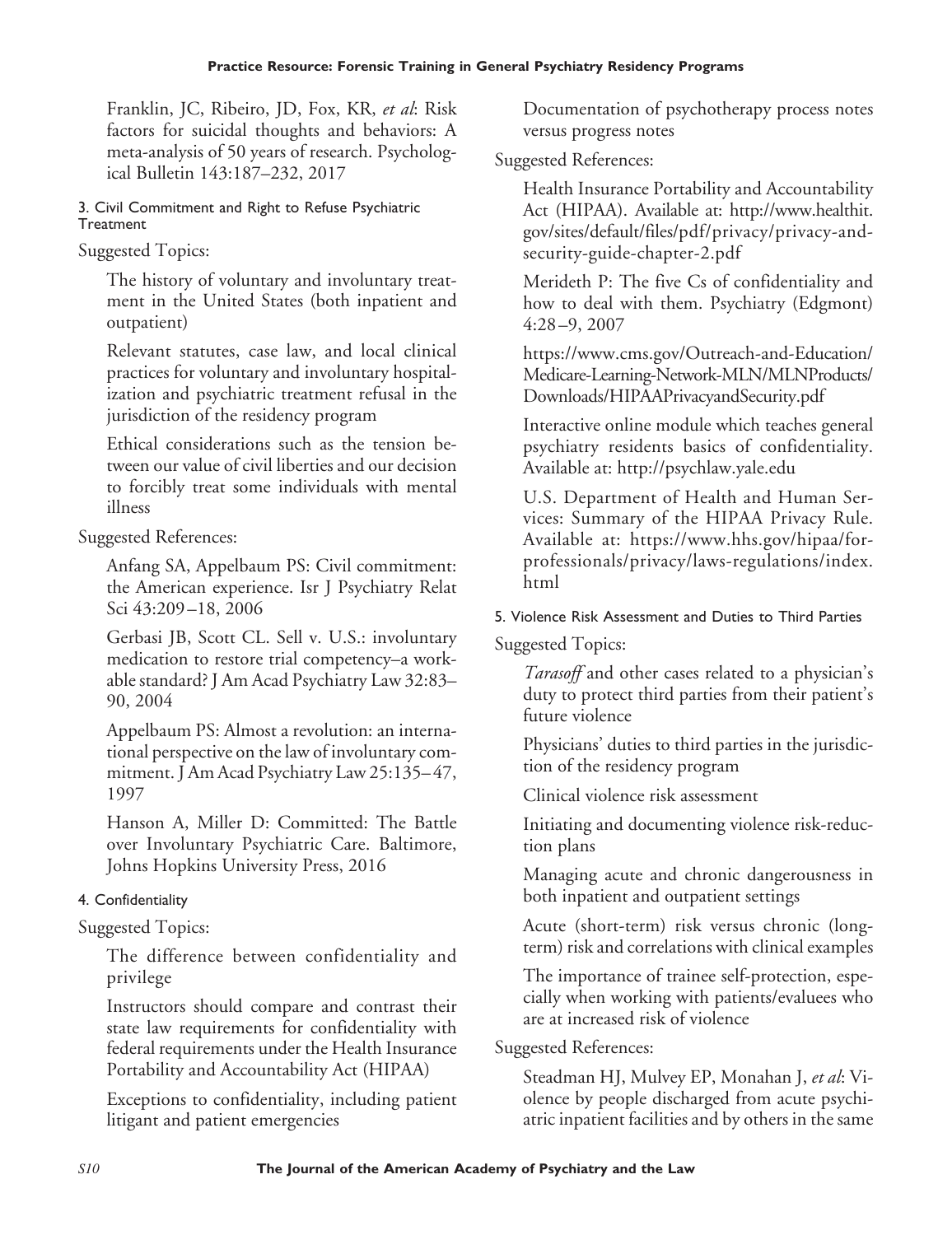neighborhoods. Arch Gen Psychiatry 55:393– 401, 1998

Grisso T, Davis J, Vesselinov R, *et al*: Violent thoughts and violent behavior following hospitalization for mental disorder J Consult Clin Psychol 68:388 –98, 2000

Appelbaum PS, Robbins PC, Monahan J. Violence and delusions: data from the MacArthur Violence Risk Assessment Study. Am J Psychiatry 157:566 –72, 2000

Johnson R, Persad G, Sisti D. The Tarasoff rule: the implications of interstate variation and gaps in professional training. J Am Acad Psychiatry Law 42:469 –77, 2014

Interactive online module which teaches general psychiatry residents basics of duties to third parties. Available at: [http://psychlaw.yale.edu/](http://psychlaw.yale.edu/DTP/story_html5.html) [DTP/story\\_html5.html](http://psychlaw.yale.edu/DTP/story_html5.html)

MacArthur Research Network. Available at: <http://macarthur.virginia.edu/home.html>

Buchanan A, Norko MA: Violence risk assessment, in The Psychiatric Report. Edited by Buchanan A, Norko MA. New York: Cambridge University Press, 2001, pp 224 –39

#### 6. Civil Competence (Decision-Making Capacity and Informed Consent)

## Suggested Topics:

Capacity evaluations relevant to the practice of general psychiatry, such as capacity to make medical decisions, capacity to be voluntarily admitted to a psychiatric hospital, and capacity to refuse psychiatric medications

Elements required for evaluations of decision-making capacity, such as the ability to consistently express a choice, understanding of the situation and the decision being made, appreciation of the options, and ability to reason through the decision

Suggested References:

Appelbaum PS, Grisso T: Assessing patients' capacities to consent to treatment. N Engl J Med 319:1635– 8, 1988. Erratum in: N Engl J Med 320:748, 1989

Appelbaum PS. Clinical practice. Assessment of patients' competence to consent to treatment. N Engl J Med 357:1834 – 40, 2007

## 7. Malpractice

Suggested Topics:

The four "Ds" of negligence that form the basis of medical malpractice under the law: duty, dereliction of duty, and a breach of duty that is a direct cause of the damage

The most common claims of psychiatric malpractice (i.e., suicide, medication side effects, third-party reporting, and sexual boundary violations) and how to mitigate risk of each

The conceptual understanding of errors of judgment versus errors of fact and strategies for limiting liability by good documentation practices

Different types of malpractice insurance (i.e., claims made, occurrence, claims paid, prior acts/ nose coverage and tail coverage) and how to purchase it

The importance of consultation as a pillar of risk management

Suggested References:

American Psychiatric Association: Documentation of Psychotherapy by Psychiatrists (resource document no. 200202). Available at: [http://](http://www.americanmentalhealth.com/media/pdf/200202apaonnotes.pdf) [www.americanmentalhealth.com/media/pdf/](http://www.americanmentalhealth.com/media/pdf/200202apaonnotes.pdf) [200202apaonnotes.pdf](http://www.americanmentalhealth.com/media/pdf/200202apaonnotes.pdf)

Rodgers C: Keys to avoiding malpractice. Psychiatric Times. Available at: [http://www.psychia](http://www.psychiatrictimes.com/articles/keys-avoiding-malpractice) [trictimes.com/articles/keys-avoiding-malpractice](http://www.psychiatrictimes.com/articles/keys-avoiding-malpractice)

## 8. Disability

Suggested Topics:

Contrast impairment (per AMA Guides: "a significant deviation, loss, or loss of use of any body structure or body function in an individual with a health condition, disorder, or disease", Ref. 20, p 5) versus disability (per AMA Guides: "activity limitations and/or participation restrictions in an individual with a health condition, disorder, or disease" Ref. 20, p 5)

The relationship between illness and impairment

How to perform impairment/disability evaluations usually performed by general psychiatrists, including Social Security Disability or Family Medical Leave Act requests and how to avoid dual agency when asked to perform evaluations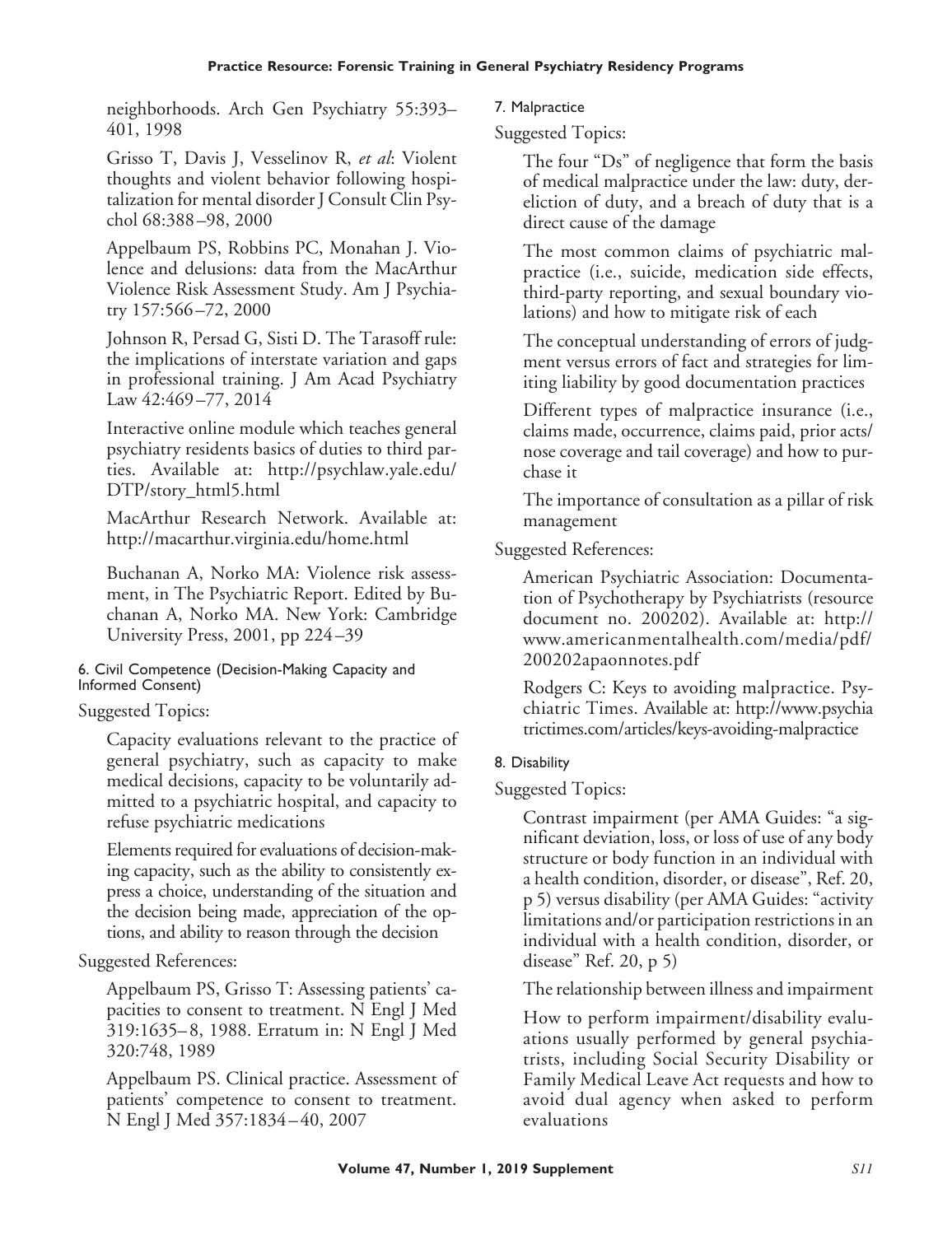Principles guiding disclosure and nondisclosure of clinical information in employment situations and the meaning of limitations, restrictions, and reasonable accommodation

Americans with Disabilities Act (ADA) of 1990

Suggested References:

Gold LH, Anfang SA, Drukteinis AM, *et al*: AAPL Practice Guideline for the Forensic Evaluation of Psychiatric Disability. J Am Acad Psychiatry Law 36(suppl):S1–S50, 2008

The Americans with Disabilities Act Amendments Act of 2008, Pub. L. No. 110-325 (2008). Available at: [https://www.eeoc.gov/](https://www.eeoc.gov/laws/statutes/adaaa.cfm) [laws/statutes/adaaa.cfm](https://www.eeoc.gov/laws/statutes/adaaa.cfm)

Rondinelli RD, Genovese E, Katz RT, *et al* (editors): American Medical Association Guides for the Evaluation of Permanent Impairment Guides to the Evaluation of Permanent Impairment (ed 6). Chicago: AMA Press, 2008

# 9. Malingering

Suggested Topics:

Detection of malingering involves developing expertise in understanding how major mental health disorders *do* and *do not* typically present in patients

Assessment of differences between reported versus observed symptoms, the meaning of extreme symptomatology

Rare combinations of symptoms, atypical hallucinations, unusual symptom course, and suggestibility

Differential diagnosis between somatization disorders, factitious disorders, and malingering

# Suggested References:

Resnick PJ, Knoll J: Faking it: how to detect malingered psychosis. Curr Psychiatry 4:12–25, 2005

Rogers R , Bender SD (editors): Clinical Assessment of Malingering and Deception (ed 4). New York: The Guilford Press, 2018

Scott C, McDermott B: Malingering, in The Psychiatric Report. Edited by Buchanan A, Norko MA. New York: Cambridge University Press, 2001, p p240 –53

10. Legal Regulation of Medical Practice and Impaired **Physicians** 

Suggested Topics:

The state's medical practice act and how the act regulates the practice of medicine

Physician impairment (i.e., when a mental or physical illness interferes with a physician's ability to practice competently) versus physician dyscompetence (i.e., when a physician does not meet the standard of care because of a lack of knowledge or training)

Physician sexual misconduct

Physician self-monitoring to avoid impairment or dyscompetence

Dealing with disruptive behavior by physicians

Suggested References:

Collier R: Professionalism: the privilege and burden of self-regulation. CMAJ 184:1559-60, 2012

Janofsky JS: Competency to practice and licensing, in The Psychiatric Report. Edited by Buchanan A, Norko MA. New York: Cambridge University Press, 2001, pp 145–57

Anfang SA, Faulkner LR, Fromson JA, Gendel MH: The American Psychiatric Association's Resource Document on Guidelines for Psychiatric Fitness-for-Duty Evaluations of Physicians. J Am Acad Psychiatry Law 33:85– 8, 2005

Gold LH, Anfang SA, Drukteinis AM, *et al*: AAPL Practice Guideline for the Forensic Evaluation of Psychiatric Disability. J Am Acad Psychiatry Law 36(suppl):S3–S50, 2008

American Medical Association: Code of Medical Ethics Opinion 9.4.4: Physicians with disruptive behavior. Available at: [https://www.](https://www.ama-assn.org/delivering-care/physicians-disruptive-behavior) [ama-assn.org/delivering-care/physicians-disruptive](https://www.ama-assn.org/delivering-care/physicians-disruptive-behavior)[behavior](https://www.ama-assn.org/delivering-care/physicians-disruptive-behavior)

## *C. Advanced Forensic Topics for General Psychiatry Residents*

We recommend that these topics be reserved for teaching by faculty members with forensic training or significant first-hand experience with these topics.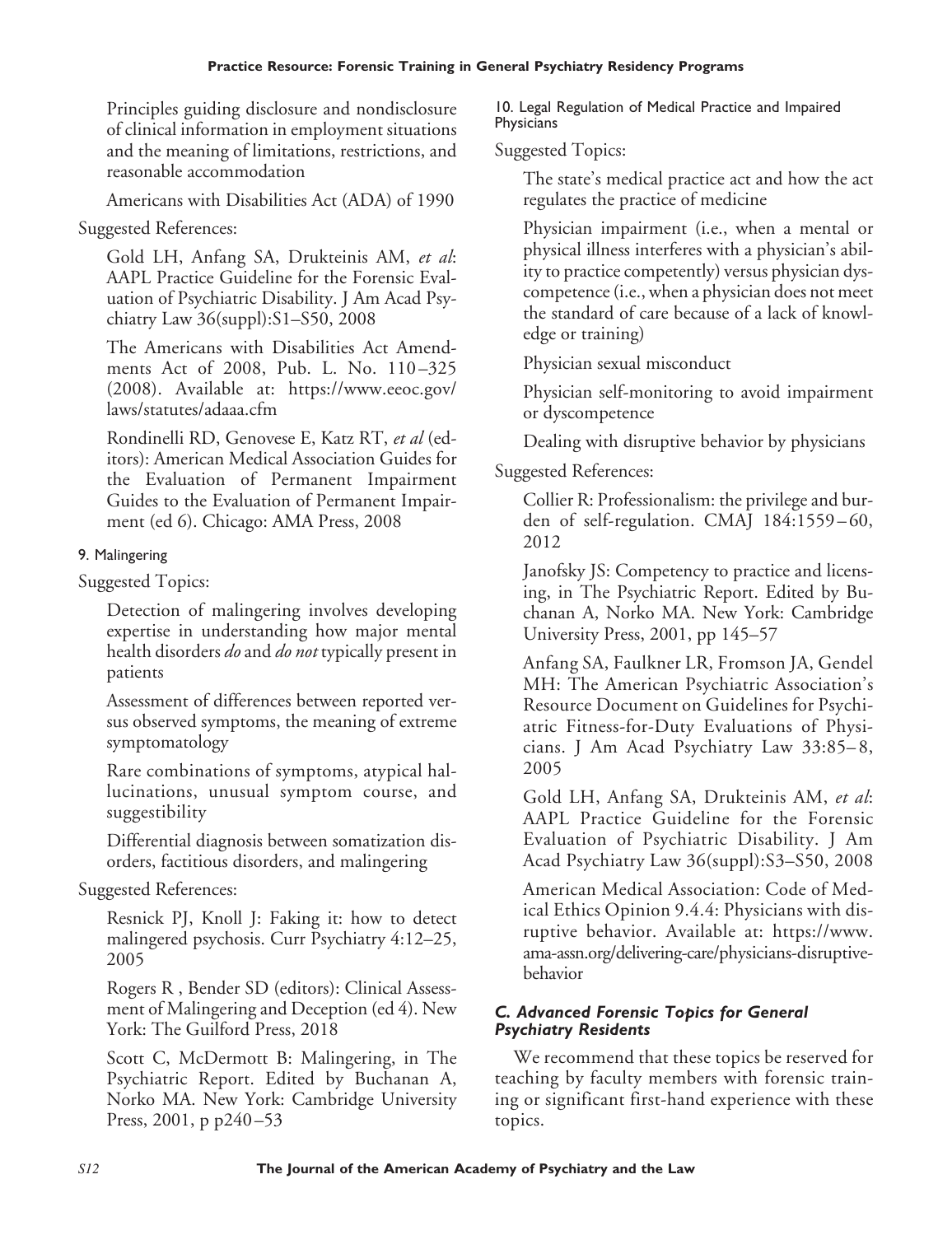## 1. Psychopathy

Suggested Topics:

The distinct set of personality and behavioral characteristics that define the construct of psychopathy

The relationship between antisocial personality disorder and psychopathy

Social/relational phenomena such as empathy, guilt, risk-taking, anxiety and affect tolerance, and aggression as part of psychopathy

#### Suggested References:

Cleckley H: The Mask of Sanity. Available at: [https://www.cix.co.uk/](https://www.cix.co.uk/∼klockstone/sanity_1.pdf)~klockstone/sanity\_1. [pdf](https://www.cix.co.uk/∼klockstone/sanity_1.pdf)

Hare R: Without Conscience: The Disturbing World of the Psychopaths Among Us. New York: Guilford Press, 1999

Hare RD, Neumann CS: Psychopathy as a clinical and empirical construct. Annu Rev Clin Psychol 4:217– 46, 2008

#### 2. Competence to Stand Trial

#### Suggested Topics:

Legal standards for competence to stand trial (CST) in the United States criminal justice system

Fundamentals of completing CST evaluations, writing CST reports, and presenting CST testimony in court

#### Suggested References:

Mossman D, Noffsinger SG, Ash P, *et al*: AAPL Practice Guideline for the Forensic Psychiatric Assessment of Competence to Stand Trial. J Am Acad Psychiatry Law 35:S1–S72, 2007

#### 3. Insanity Defense

## Suggested Topics:

History of the insanity defense and the relevant legal statute(s) in the jurisdiction of the residency program

Overview of the insanity defense, including how often it is used in various jurisdictions, how often it is successful, and what happens with insanity acquittees afterward

Fundamentals of completing an insanity defense evaluation, writing an insanity report, and presenting testimony regarding insanity in court

## Suggested References:

AAPL Task Force: AAPL Practice Guideline for Forensic Psychiatric Evaluation of Defendants Raising the Insanity Defense. J Am Acad Psychiatry Law 42:S1–S76, 2014

#### 4. Forensic Matters Pertaining to Minors

Suggested Topics:

Third-party reporting obligations (e.g., child protective services reports).

A minor's competence to consent to treatment and a minor's right to treatment when parents refuse permission for treatment

Capacity to parent and basic clinical topics related to child custody situations

## Suggested References:

American Academy of Child and Adolescent Psychiatry, Practice Parameters for the Psychiatric Assessment of Children and Adolescents, available at: [http://www.jaacap.com/article/](http://www.jaacap.com/article/S0890-85670962591-0/pdf) [S0890-85670962591-0/pdf](http://www.jaacap.com/article/S0890-85670962591-0/pdf)

American Academy of Child and Adolescent Psychiatry, Practice Parameter for the Assessment and Management of Youth Involved With the Child Welfare System, available at: [http://](http://www.jaacap.com/article/S0890-85671500148-3/pdf) [www.jaacap.com/article/S0890-85671500148-3/](http://www.jaacap.com/article/S0890-85671500148-3/pdf) [pdf](http://www.jaacap.com/article/S0890-85671500148-3/pdf)

American Academy of Child and Adolescent Psychiatry, Practice Parameters, available at: [http://www.aacap.org/AACAP/Resources\\_for\\_](http://www.aacap.org/AACAP/Resources_for_Primary_Care/Practice_Parameters_and_Resource_Centers/Practice_Parameters.aspx) [Primary\\_Care/Practice\\_Parameters\\_and\\_Reso](http://www.aacap.org/AACAP/Resources_for_Primary_Care/Practice_Parameters_and_Resource_Centers/Practice_Parameters.aspx) [urce\\_Centers/Practice\\_Parameters.aspx](http://www.aacap.org/AACAP/Resources_for_Primary_Care/Practice_Parameters_and_Resource_Centers/Practice_Parameters.aspx)

# **VI. Other Free Online Resources**

American Academy of Psychiatry and the Law website:<http://www.aapl.org>

## *Journal of the American Academy of Psychiatry and the Law*:<http://www.jaapl.org>

American Academy of Psychiatry and the Law Landmark Case List: [http://www.aapl.org/](http://www.aapl.org/landmark_list.htm) [landmark\\_list.htm](http://www.aapl.org/landmark_list.htm)